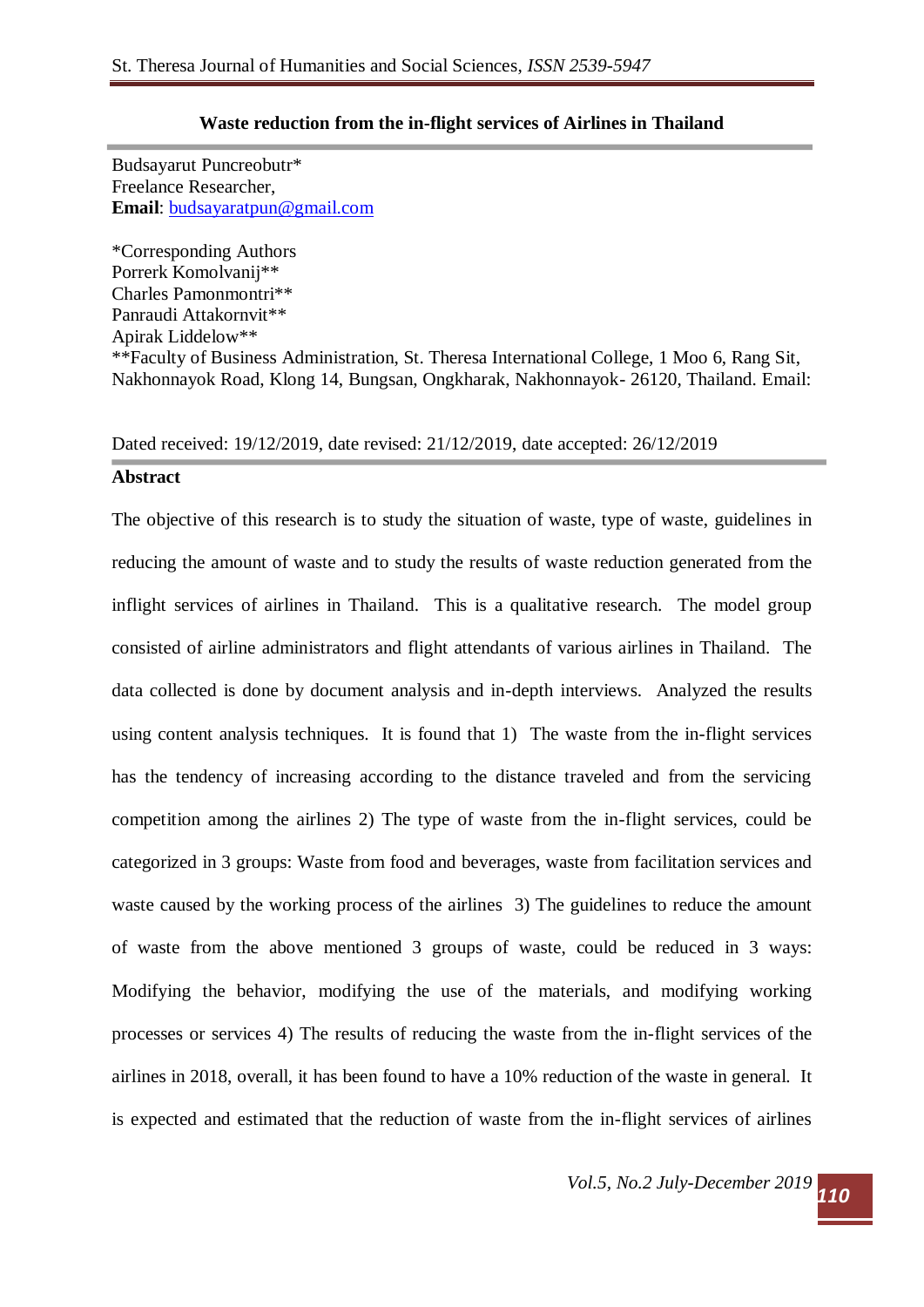would reach 50% by the year 2022. However, there is no clear guideline of having zerowaste airline just as yet.

**Key words:** Waste from the inflight services, waste reduction of the airline, Zero Waste Airline

## **1. Introduction**

The growth of the aviation industry is increasing in popularity (Watchara Khumkiew, 2015), due to the fast and convenient way of travelling and of the in-flight services during the trips (Vichian Puncreobutr, Worapote Siriwunsakul, Prayush Mohan, 2017). Together with the desire of being competitive in leading the aviation business, there are various interesting promotions, resulting in increasing the decision of the customers in using the services of any specific airline of choice (Patchanee Channoi, 2016; Vichian Hongnon, 2013). In general, the important strategy in building up the quality of airline services is the Pre-Flight service quality, such as, reliability, responsiveness. The In-flight services quality such as, tangibles, courtesy, language skills and Post-Flight services quality such as, timeliness, Frequent Flyer programs (Namukasa, 2013). However, the good quality service, which is necessary to create the satisfaction of the passengers, some of the satisfaction of the services, generates the increasing of waste, especially in the condition of increasing the quality of in-flight services.

*Vol.5, No.2 July-December 2019 <sup>111</sup>* In the present day of the world's situation of having a huge amount of waste and continues to increase more each day, leading to an overflowing of waste in the near future. Must therefore, consider the matter of waste from the services (Pollution Control Department, 2017). Principally, to achieve successful waste management is to manage the waste from the beginning which would be a sustainable management (Dittaphol Jaisue et. al, 2017). Therefore, good management of waste from the in-flight services, could reduce much of the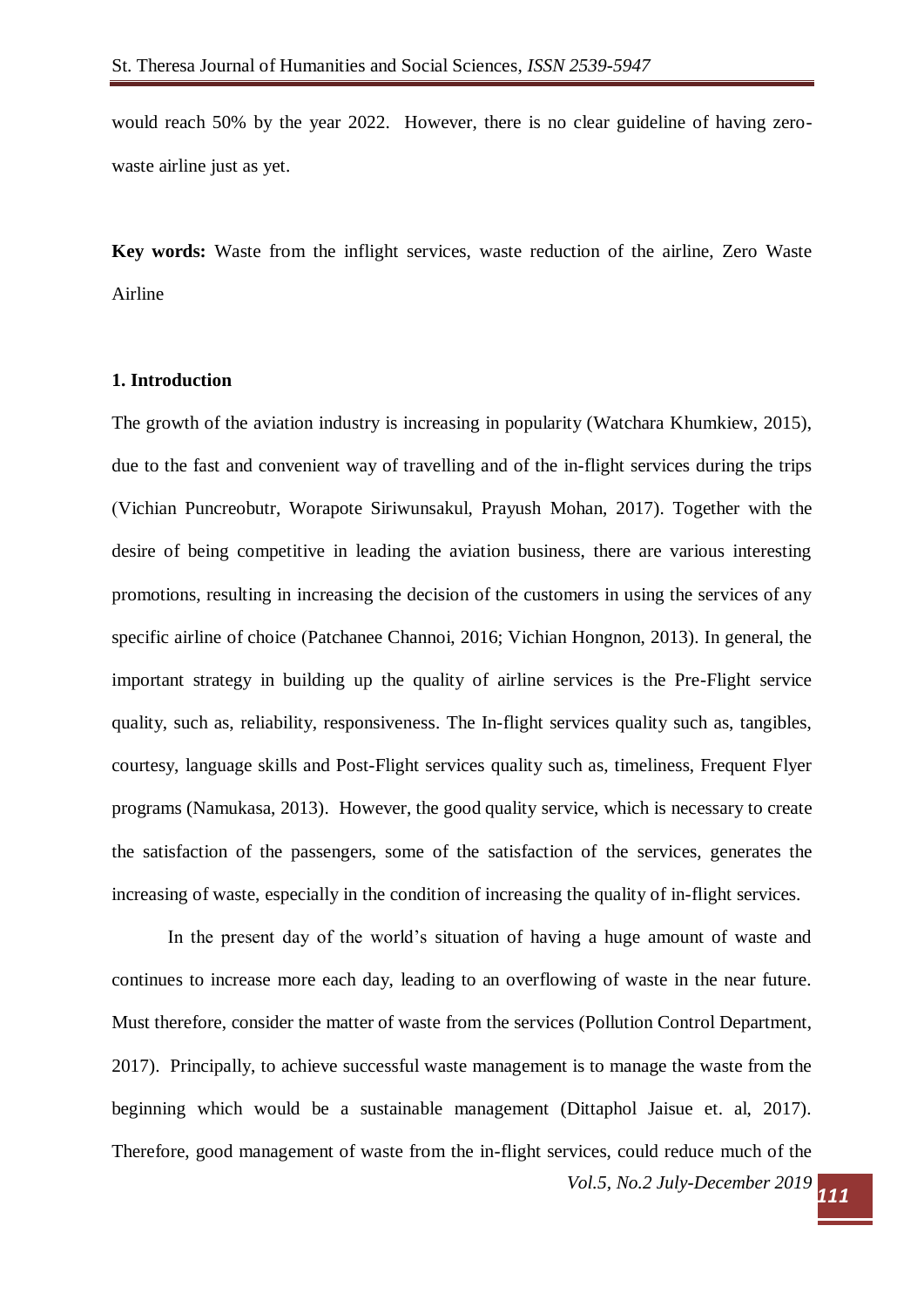waste from in-flight services. This is the reason for many airlines to be aware of the importance of waste reduction from the in-flight services by determining the amount of waste in each flight or set up a requirement for airlines to have commercial flights that are environmentally friendly, etc. (Siam Rat, 2019).

In order to study the awareness of the problems of waste from various airlines in the aviation business in Thailand, the researcher is of the opinion to study the situation of the waste, type of the waste, guidelines in reducing the waste and to find the results of waste reduction from in-flight services of the airlines in Thailand, where it will be beneficial and useful for the aviation administrators, in-flight service providers. To use in planning, waste management development, together with being beneficial for the other concerned departments related to management, to develop guidelines of waste management to be effective further.

## **1.1 Objectives**

- 1. To study the situation of waste from the in-flight services of airlines in Thailand
- 2. To study the type of waste from in-flight services of airlines in Thailand
- 3. To study the guidelines in waste reduction from the in-flight services of airlines in Thailand
- 4. To study the results of the operation in waste reduction from in-flight service of airlines in Thailand.

## **2. Methodology**

This is a qualitative research. A study from 2 model groups: 1) A group of 23 administrators of the airlines of both domestic and international aviation business in Thailand 2) A group of 34 flight attendants, giving in-flight services on board various airlines. Totaling 57 main informants. The data was collected between July 2019-November 2019 by document analysis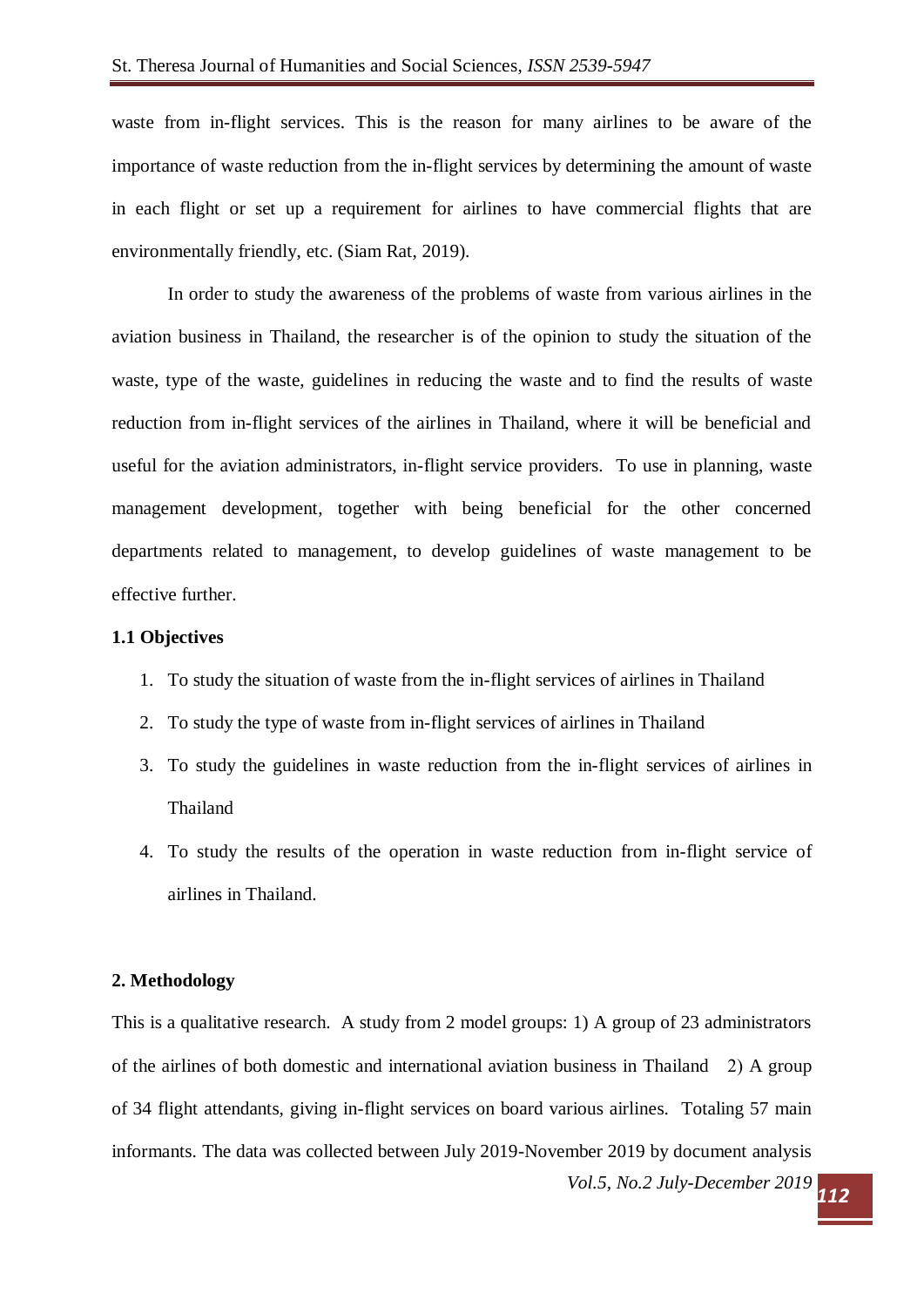and in-depth interviews. The interview results that passed the triangular examination will be analyzed with content analysis techniques and further concluded.

## **2.1 The findings**

The findings from the study are as follows:

### **2.1.1 The study of the situation of waste from the in-flight services**

From the situation of waste from the in-flight services of every airlines, it is found that the amount of waste, tends to increase every year. Both in the type that is hard to be compostable or disintegrated such as plastic and waste that is easily compostable such as waste from food. The amount of waste depends on each trip, the waste increases according to the distance of the flight. Apart from this, it is found that competitiveness of in-flight services of each airline, is also the cause of unavoidable increasing amount of waste.

#### **2.1.2 The study of the type of waste from the in-flight services**

It is found from the study with the flight attendants of various airlines and with the administrators of the airlines, concerning the type of waste from the in-flight services are: The waste from services given, could be categorized into 3 groups:

#### **2.1.2.1 Food and beverage waste from services given.**

This type of waste is of the highest amount of waste at 75%, consisted of food and beverages left over from eating, excess food that is not eaten, such as butter, sugar, coffeemate, reserved food which is not used and has to be discard as waste. Most of them are compostable waste while containers of food, food wrap, water glasses, bottles, beverage cans, coffee or tea cups, knives, forks, spoons and other food containers, are mostly made of plastic.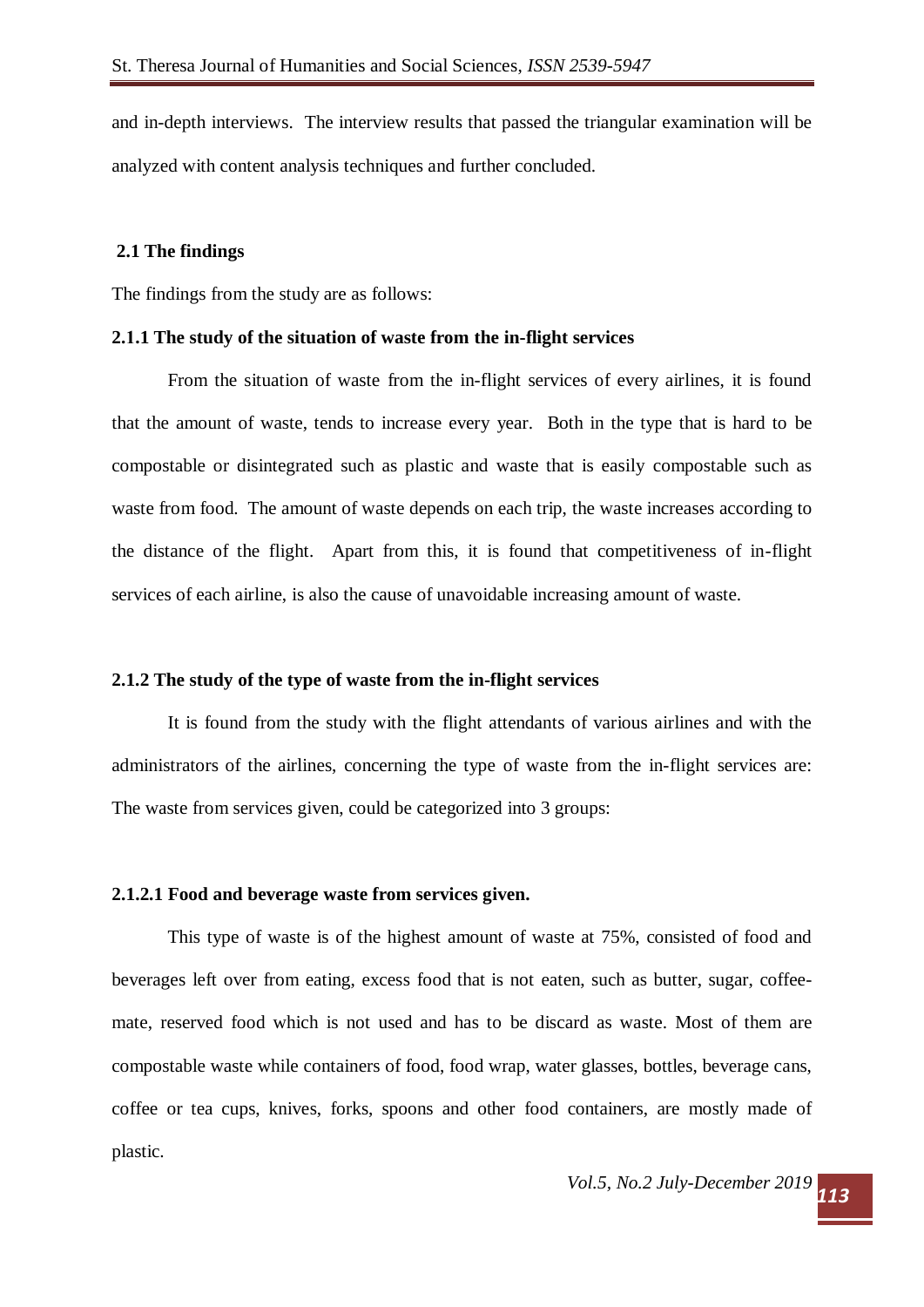**2.1.2.1.2** Waste from facilitation services which is 20% of the highest amount of waste and mostly are plastic wastes such as seat cover, headrest, pillow cover, socks, cloth-shoes, eyepatch for sleeping, tooth brush, tooth paste, cotton buds, children's toys, plastic bags for ear phones, blankets, pillows, etc.

**2.1.2.1.3** Waste from the working process of airlines is not a big amount, only 5%, consisted of both plastic waste and non-plastic material such as, packaging, baggage tags or tags for any checked luggage for loading. Tools and equipment for the crew to work on board, together with the material used to prepare the servicing of food, and sanitary appliance in the toilets on board.

# **3. The study of the guidelines in waste reduction of in-flight services on board the airlines**

The results of the study done with the administrators of the airlines; it is found that many airlines have similar guidelines in waste reduction of the in-flight services. The food and beverage waste, waste from facilitation services, and waste from the working process of the airlines. The waste reduction operation as stated above could be categorized into 3 guidelines:

*Vol.5, No.2 July-December 2019 <sup>114</sup>* 3.1 Measures of behavior modification in reducing waste, is to be in the parts of both the recipients of the services and the behavior of the flight attendants. Aiming at reducing waste from excess food and beverages by setting up a requirement for customer, passenger to choose the food in advance, at the same time of reserving the flight ticket, to reduce the amount of food waste and avoiding the loading of excess food on board. The flight attendants are to serve only the requested flavorings, reducing the unnecessary, unwanted items such as, butter, jam, crème, sugar, together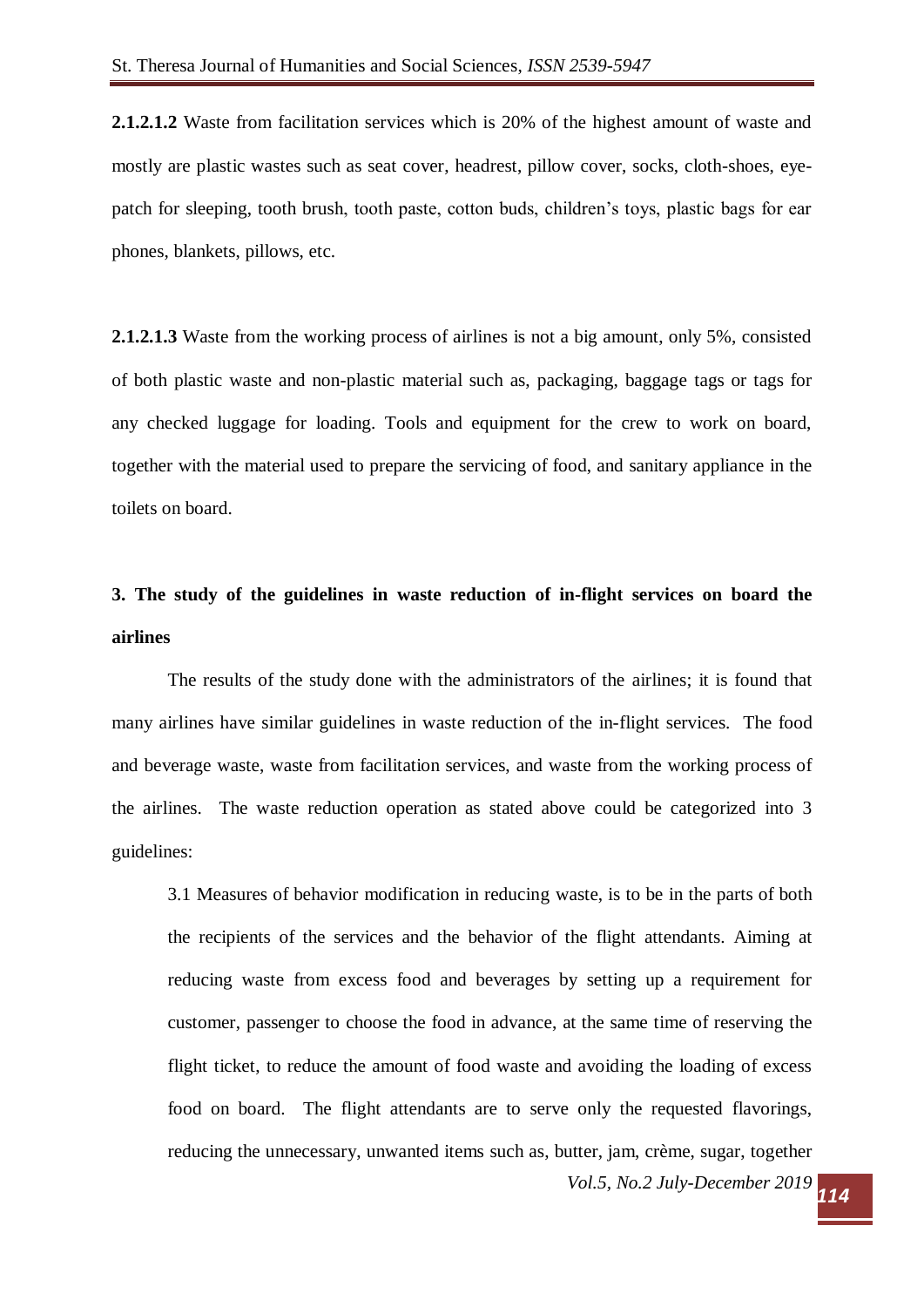with fruit juice in boxes, unnecessary decorated food wrappings, food container boxes, etc.

3.2 Measures of modifying the materials used in the working process of servicing. With the aim of waste reduction of food and beverage services and from facilitation services such as, modifying the plastic food containers, knives, forks, spoons, water glasses, bottles, coffee cups, etc. to use the bio-plastic materials instead. Some airlines have modified the materials to using materials from natural resources or edible material. The modification of facilitation services such as, from using plastic bags, to paper bags or degradable, compostable material instead, etc.

3.3 The measures of modifying the process of work in waste reduction, is aimed at reducing the waste from the airline services such as, using new technology of packaging, reducing the use of plastic. Modifying the tools, equipment used by the airline crew to be reusable. Instead of plastic luggage tags, use the small barcode for scanning, etc.

## **4. The study of the results of reducing the amount of waste from the in-flight services in 2018**

The results of the study with the airline administrators and the flight attendants of various airlines, using the 3 measures as guidelines in reducing the amount of waste from inflight services, during the 3 months in 2018, comparing to the same 3 months period of time in 2017, it is found that:

4.1 The results of waste reduction of the food and beverage waste of each airline, is reduced to be between 9-15%, depending on the distance and the number of passengers in the Business Class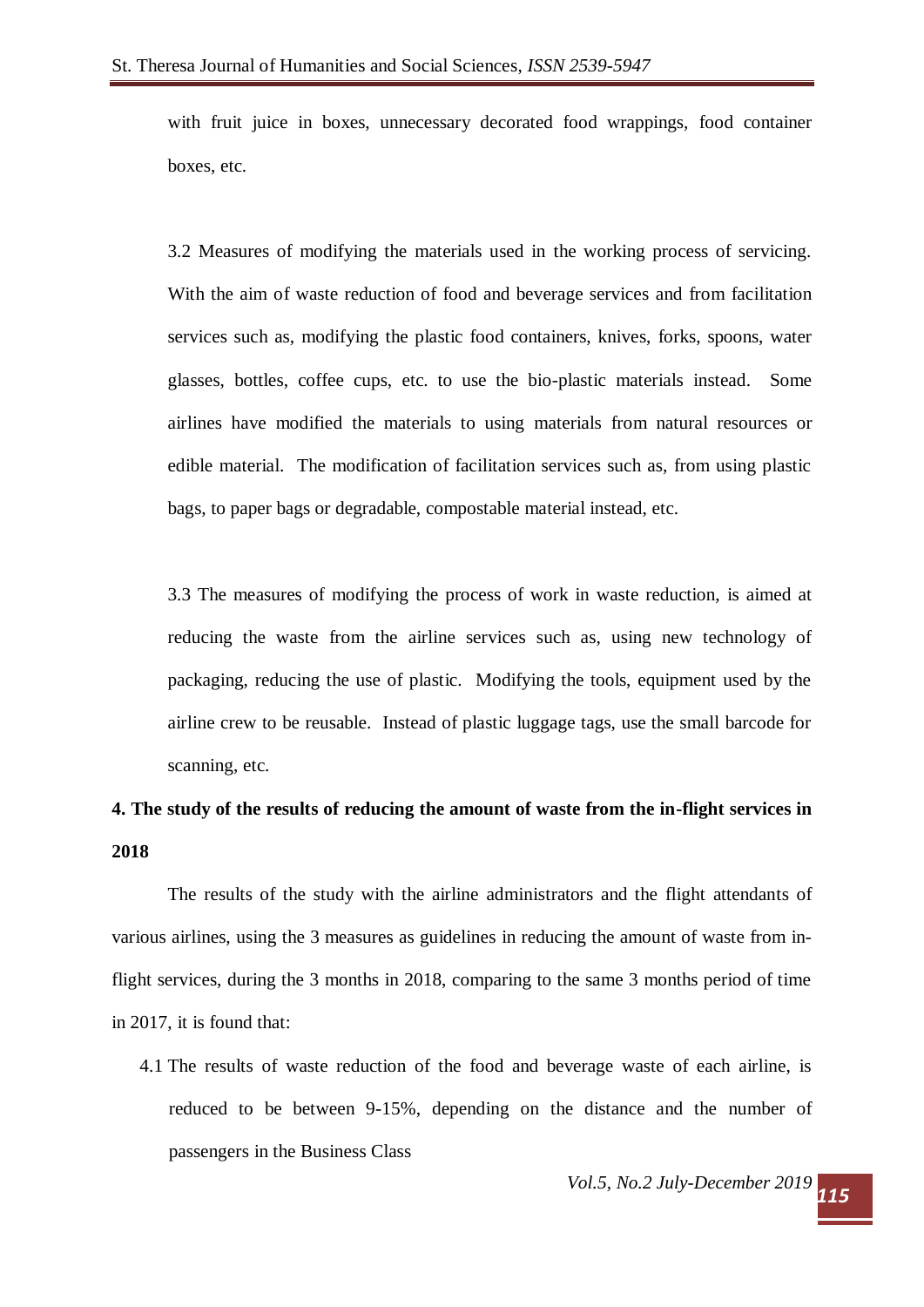- 4.2 The results of waste reduction of the facilitation services of each airline, is reduced to be between 5-8%, depending on the amount of stock of the material which is to be used up first.
- 4.3 The results of waste reduction of the working process of the airline, is reduced to be at 5%, depending on the amount of stock of the material to be used up first and the readiness to use the new technology on the modification of the materials.
- 4.4 Overall, of every airline, it is found that comparing the amount of waste from the inflight services before and after the modification, the amount of waste from the inflight services of airlines in Thailand, could be reduced by 10%.
- 4.5 The airlines in Thailand expect that the waste reduction according to the guidelines of reducing the amount of waste from the in-flight services, could be reduced by 50% by the year 2022.
- **4.6** Any airlines in Thailand do not as yet, has any clearly defined policy of becoming a zero-waste airline.

## **3. Conclusion**

- 1. It is found that the situation of waste from the in-flight services, tends to be continuously higher. The amount of waste depends on the distance of the trip and the servicing competition among the airlines.
- 2. The type of waste from the in-flight services could be categorized into 3 groups: 1) Waste from servicing of food and beverages which is of the highest amount of waste at 75%, consisted of organic waste which is easily compostable and plastic waste 2) The 20% of waste from facilitation services are mostly of plastic waste and 3) Waste from working process at 5% consisted of both plastic waste and non-plastic waste.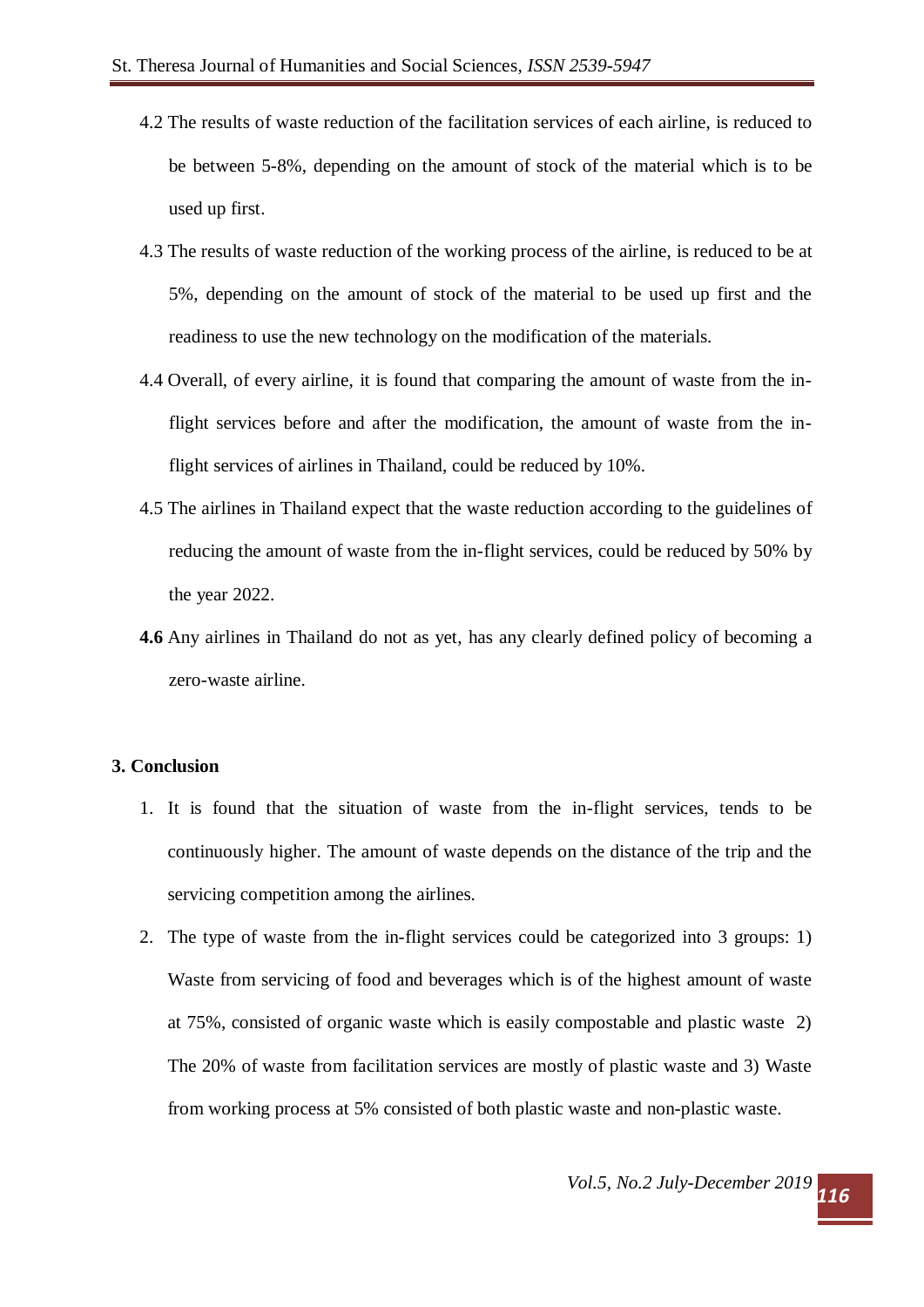3. The guidelines in waste reduction of the in-flight services, the airlines have 3 similar guidelines as follows: 1) Modifying the behavior of the service recipients and the inflight attendants on the waste from the in-flight services of food and beverages 2) Modification on the use of tools and materials in the facilitation services which creates waste and 3) Modification of the working process or services which creates waste. 4. The results from waste reduction of waste from the in-flight services of the airlines, during the 3 months of 2018, comparing to the same period of time in 2017, it is found that overall, the waste from the in-flight services of the airlines in Thailand, has a 10% reduction of all the amounts of waste, the most amount of waste reduced is the food and beverage waste. It is expected to be able to reduce 50% of waste by 2022. Concerning the guidelines in achieving to be a zero-waste airline, there has been no policy nor clear guidelines as yet.

#### **4. Discussion**

From the study it is found that the guidelines in waste reduction from the in-flight services in, modifying the behavior, modifying the tools and equipment used in the services and modifying the working process, it is shown that it is necessary to modify both the people's attitude together with using the advancement of the technology in managing the waste.

It is found from the study that the waste reduction from the in-flight services of the airlines in Thailand, overall, the waste has been reduced by 10%, it is shown that the airlines are aware of the problem and give the importance of finding a solution to the waste problem which tends to increase. But the reduction of only 10% of the amount of waste could be due to the insufficient public relation or campaigning of the reduction of waste, that the customers do not know nor being aware of the guidelines on waste reduction each airline.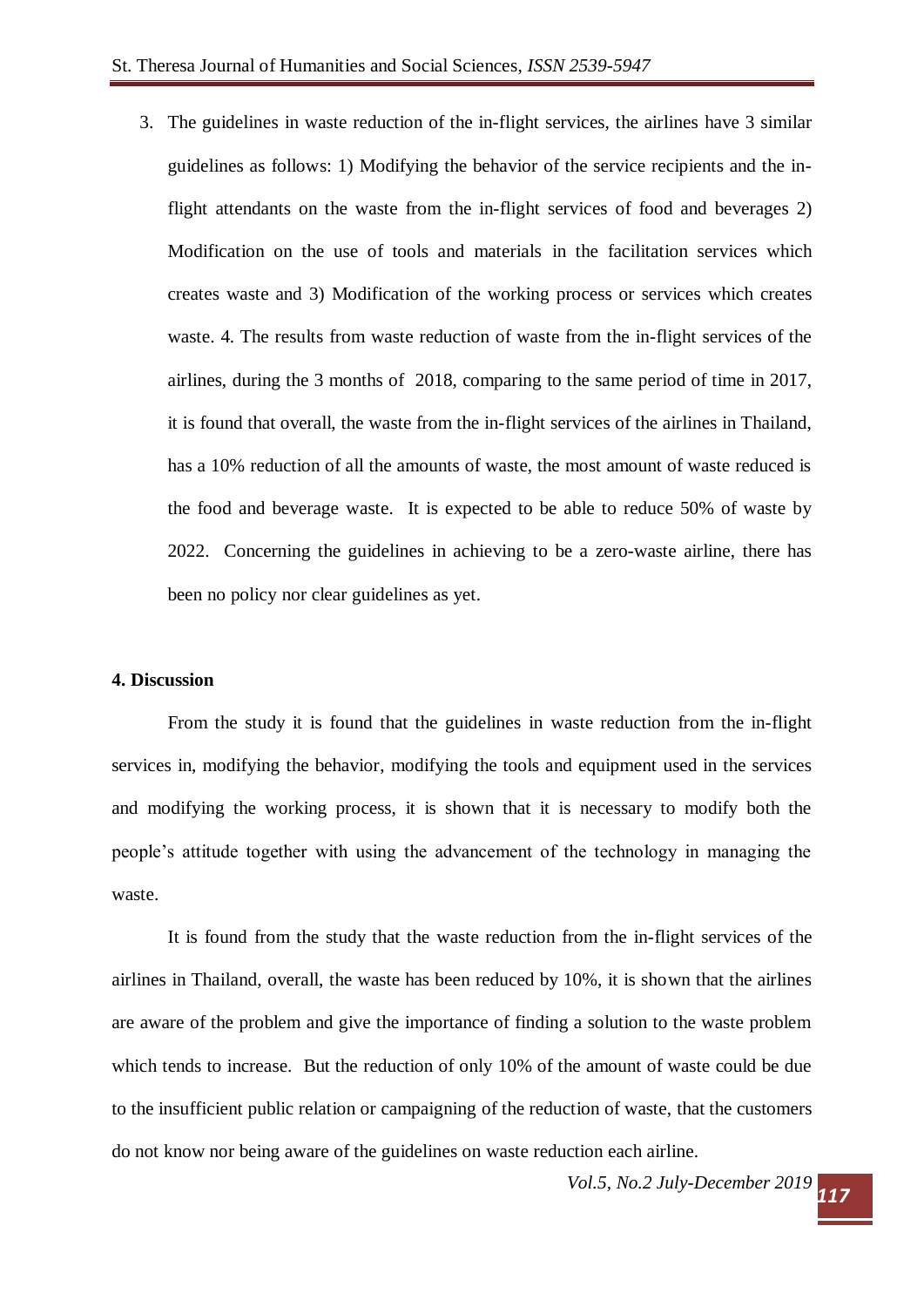## **5. Recommendation**

From the study, it is found that 75% of the waste from the in-flight services is from the food and beverage services, followed by the waste from facilitation services and waste from working process of the airline accordingly. Therefore, the airline administrators and those concerned, should develop guidelines in modifying the behavior, the tools and materials used in the services, and modify the working process, in compliant with creating an improvement in the services. Where, apart from reducing the amount of waste, it will be a cost saving which will increase the profit for the airlines in the long run and becoming a leader in the aviation business in the future.

Recommendation for further research: From the study, it is found that the guidelines in waste reduction of waste from the in-flight services by modifying the behavior, the tools and materials used in the services and the modification of working process could only reduce the amount of waste by 10%. Therefore, there should be an additional study regarding factors related to waste reduction of the in-flight services. To be used as information to improve the effectiveness in waste reduction of the in- flight services and to develop the services and quality of the airlines to become zero-waste airlines in the future.